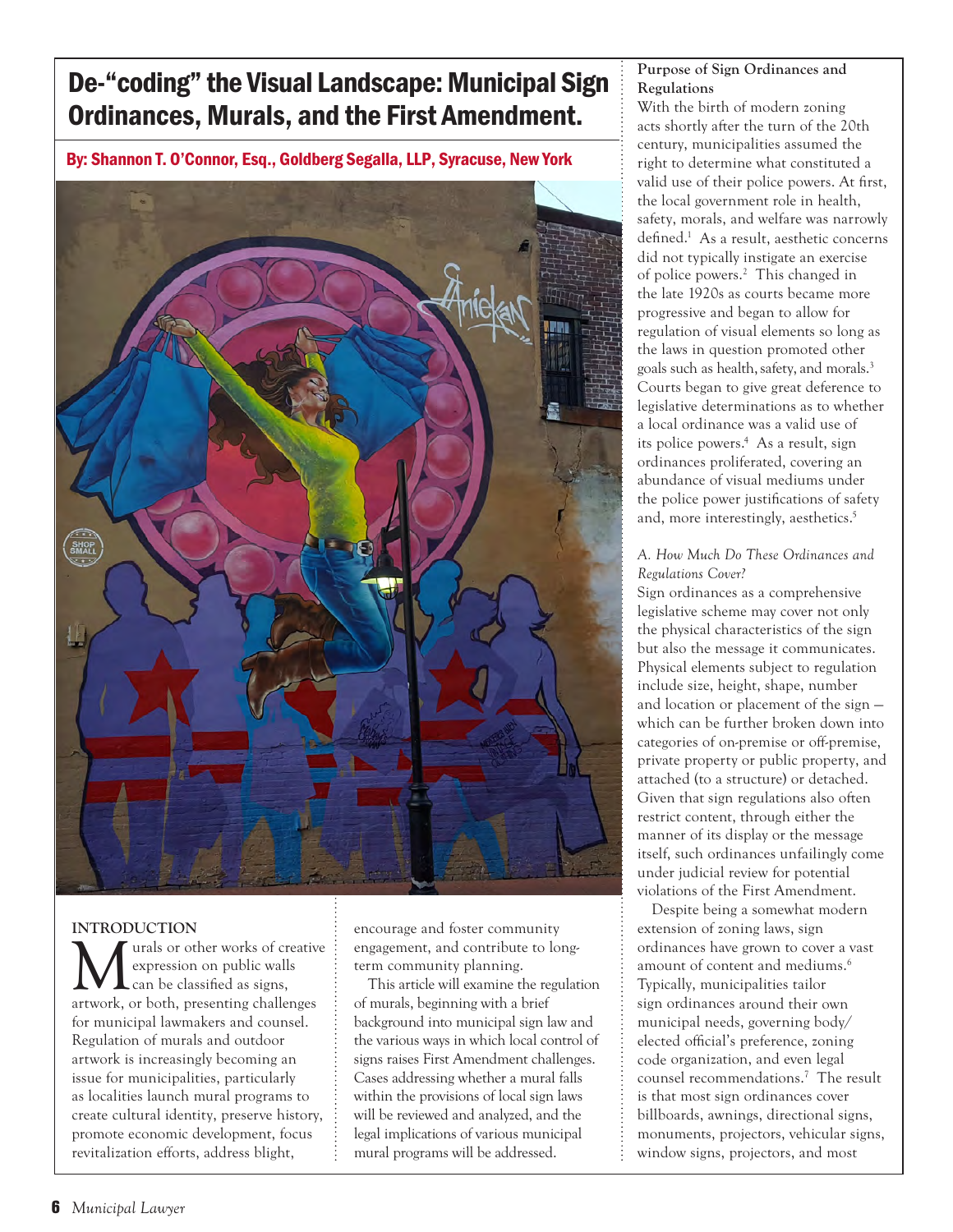curiously, murals.<sup>8</sup> Within that coverage, sign ordinances address the number of signs, their height, size, weight, location, lighting, and illumination, with the specific details dependent on each municipality.<sup>9</sup> However, creating a sign ordinance is not as simple as picking a type of sign and plugging in restrictions. There must be a sufficiently sensible justification for each restriction, especially as municipalities attempt to enforce such ordinances.

# *B. Municipal Justifications for Sign*

*Ordinances and Regulations* One of the most common challenges in sign regulation is subjectivity. This is particularly the case when dealing with murals. What constitutes art is subjective; what is good art or appropriate art is even more so. Thus, the logical question becomes: How can municipalities regulate signs given the very subjective nature of what they are regulating? To the extent that there is an answer to this question, it is found in a municipality's police powers — where safety and general welfare have long been held as valid justifications for implementing sign laws.<sup>10</sup> The takeaway for municipalities reviewing longstanding zoning ordinances is to ensure that the statement of purpose for the regulatory scheme clearly explains the justifications, goals, and objectives of the legislative enactment. As the Second Circuit noted in *National Advertising Co. v. Town of Babylon*, it could not find a case where "a court has taken judicial notice of an unstated and unexplained legislative purpose for an ordinance that restricts speech."11 In contract, the Ninth Circuit found, in *Outdoors II, LLC v. City of San Diego,*<sup>12</sup> that the sign ordinance's statement of purpose "to optimize communication and quality of signs while protecting the public and the aesthetic character of the City" sufficed to establish the requisite governmental interest.

Governments often rely on two interests to support the position that a sign regulation is a valid exercise of its police powers—traffic safety and community aesthetics. 13 The Supreme Court upheld these two elements as significant governmental interests sufficient to satisfy intermediate scrutiny in its analysis of sign ordinances in *Metromedia, Inc. v. City of San Diego,* stating "[n]or can there be substantial

doubt that the twin goals that the ordinance seeks to further — traffic safety and the appearance of the city are substantial government goals." 14

Following *Metromedia,* it has become standard practice for municipalities to recite in their sign ordinance statements of purpose that the regulatory interests at stake are safety and community aesthetics. These have often been augmented with other legitimate municipal concerns. For example, other regulatory interests could include economic development, encouragement of free speech, blight prevention, community enhancement, and even protection of property values.

#### *C. Areas Where Local Governments Regulate Artwork*

Although beyond the scope of this article, it is worth noting that municipalities potentially regulate artwork in many areas of daily operations. Some common areas of such regulation exist in nuisance abatement controls, such as graffiti abatement, bidding and procurement processes for improvements to public buildings or parks that include art installations, or zoning codes addressing sculptures. As such, these may be other areas of government activity subject to First Amendment or other constitutional challenges.

# **II. Constitutional Rights: The First Amendment**

The First Amendment states in relevant part, "Congress shall make no law… abridging the freedom of speech." Courts, including the Supreme Court, continue to grapple with the extent to which local governments can restrict signs — whether digital, artistic, or traditional signage — without violating the free speech protections afforded by the First Amendment. Courts continue to use different analytical approaches and levels of scrutiny, which in turn results in a lack of clarity and predictability with few bright-line rules. As discussed further below, when the cases involve murals, these different analytical approaches seem to result in inconsistent outcomes, which are difficult to reconcile.

Any regulation that implicates the First Amendment must balance carefully on a tightrope between regulating too much speech and not regulating enough. Regulate too much speech, and a court will be more likely to find the law violates the First Amendment for not providing sufficient means and manner of communication; regulate too little, and a court will be more likely to find that enforcement is biased toward or favors one particular type of speech.

# *A. Judicial Review and Constitutional Law Scrutiny Levels*

In order to determine how well a regulation walks that tightrope, courts will apply one of three scrutiny frameworks to challenged regulations: rational basis (the least demanding standard), intermediate scrutiny (the middle tier of review) and strict scrutiny (the most exacting test). The level of scrutiny applied will heavily influence the outcome of the review. Courts that apply the rational basis framework commonly uphold regulations targeting signs; likewise, courts that apply the strict scrutiny framework commonly strike down or invalidate these laws. As such, a basic understanding of those standards of review is helpful in drafting regulations.

#### *1. Rational Basis Review*

Rational basis review is the default standard when constitutional challenges arise and is generally used unless the question involves fundamental rights or suspect classifications. The rational basis test affords great deference to the government and governmental action, because the ends or objectives of the regulating entity need only promote a "legitimate" governmental purpose. 15 The means adopted by the government to achieve those ends only need to be reasonable. Applying this test requires that a challenger establish the law does not serve any conceivable legitimate purpose and/or is not reasonably related to achieving or attaining the stated ends. Essentially, rational basis review merely prohibits the government from imposing restrictions that are arbitrary, capricious, or irrational and require the court to speculate as to the legitimate interests at stake. 16

*Continued on page 8*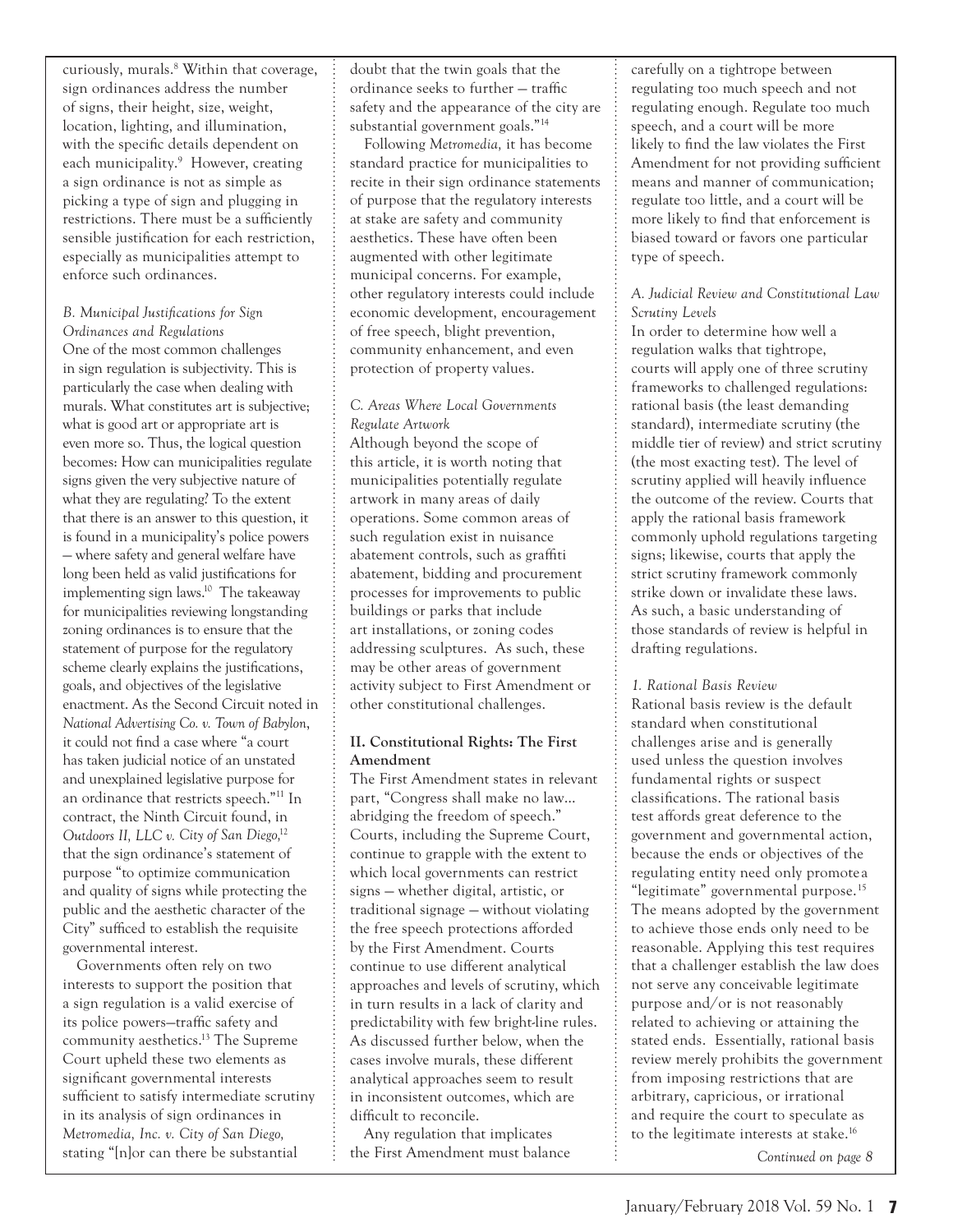#### De-"coding" the Landscape Cont'd from page 7

Thus, courts infrequently invalidate laws when applying this test and local governments are likely to be successful in defending their laws under such a deferential standard.

#### *2. Intermediate Scrutiny*

The middle level of review, used in only selected contexts, is intermediate scrutiny. It applies to gender-based classifications, restrictions based on illegitimacy, and elements of free speech. In particular, this level of scrutiny is used in the evaluation or analysis of regulation of commercial speech; speech in public forums; content-neutral speech laws; and time, place, and manner restrictions on speech.<sup>17</sup>

To satisfy intermediate scrutiny the regulation must be narrowly tailored to achieve the stated goal. A law reviewed under this standard will be upheld if it is substantially related to a "significant" or "important" government purpose. As the Supreme Court has stated, "[t] he party seeking to uphold a restriction on commercial speech carries the burden of justifying it." 18 However, satisfying intermediate scrutiny is difficult to pin down, as it seems to float between absolute rigidity (strict scrutiny) and no rigidity at all (rational basis review). 19

#### *3. Strict Scrutiny*

Under strict scrutiny, the law must be necessary to achieve a "compelling" governmental purpose. Furthermore, the means chosen must be specifically fashioned to accomplish that purpose. As the most stringent standard of judicial review, strict scrutiny applies when a regulation implicates a suspect classification such as race or nationality, or a fundamental right such as voting or freedom of speech. To survive strict scrutiny, the regulation must be the least restrictive means for achieving the asserted governmental interest — in other words, there exists no other less restrictive method of achieving the regulation's end. Strict scrutiny is known for being "strict in name, but fatal in practice," meaning that a regulation subjected to strict scrutiny review is almost always struck down as being unconstitutional.

*B. Murals and First Amendment–Related Challenges*

Mural regulations will be subject to the aforementioned trilogy of review standards. Under a generic dictionary definition, a mural is "a painting or other work of art executed directly on a wall." Based on this definition, and on the applicable case law, it is simple to classify murals as a painting or image on a structure. However, it far less simple to determine whether a "mural" is a "sign" subject to regulation under a municipal ordinance. As one federal court aptly and succinctly noted, "[i]t is truly a Herculean task to wade through the mire of First Amendment opinions to ascertain the state of law relating to sign regulations." 20

The Supreme Court addressed the validity of a sign ordinance in *Metromedia,* applying the *Central Hudson*  test. 21 The San Diego ordinance in question banned commercial billboards by imposing various restrictions on the erection of "outdoor advertising display signs," 22 prohibiting all off-premise outdoor advertising display signs and imposing special provisions for onpremise signs. In addition, like most sign ordinances, it contained specified exceptions. In a plurality decision, the Court upheld the billboard ban, but found that the on-premise limitation to commercial advertising and the

no definitive principles can be clearly drawn." 23 His dissent was prescient: since *Metromedia*, lower courts have applied widely analytical approaches in mural cases — and handed down equally disparate decisions. However, despite the confusion surrounding *Metromedia* and the shaky foundation for sign law it provided, the decision made clear that there are two distinct First Amendment issues relating to sign ordinances that will also arise in the context of murals: commercial versus noncommercial analysis and content neutrality analysis. More importantly, many consider *Metromedia to be the* leading case on the distinction between commercial and noncommercial speech, which is the starting point for analysis with murals related to businesses.

#### *1. Commercial Speech vs. Non-Commercial Speech*

Determining whether a mural constitutes commercial speech (and is thereby subject to more rigid regulation as a sign by a municipality) or non-commercial speech (and afforded greater protections under the First Amendment) is a fact-based inquiry. Making this determination is rarely simple and courts reach different conclusions in factually similar cases. Moreover, level and framework of judicial scrutiny plays a significant role in whether or not the court will deem government regulations permissible.



exceptions were unconstitutional. Justice Rehnquist in his dissent described the plurality decision as a "virtual Tower of Babel, from which

For example, in *Complete Angler, LLC*  v. City of Clearwater,<sup>24</sup> a Florida bait shop challenged the city's sign and banner ordinances, both on their face and as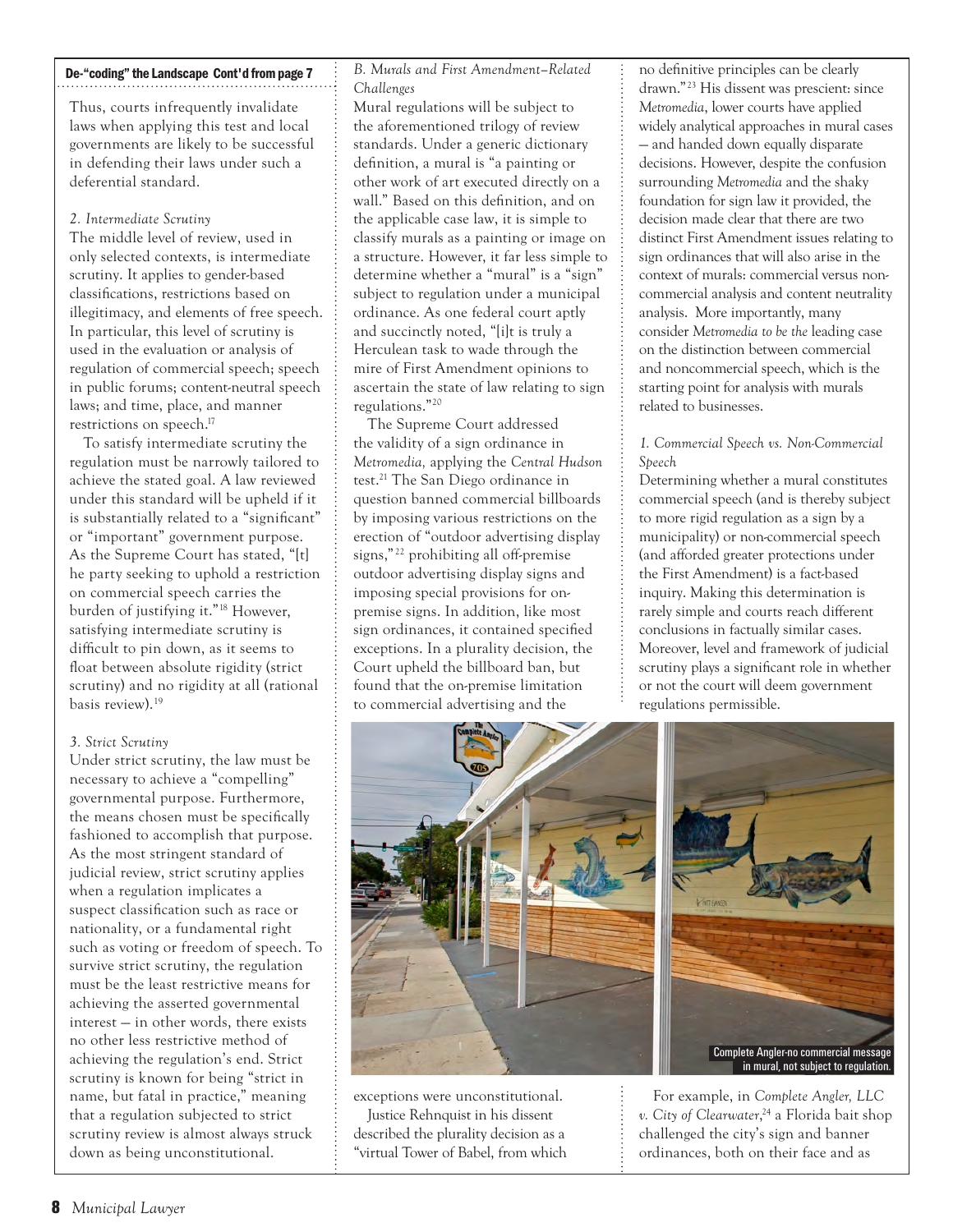applied, regarding the marine-themed mural on the outside wall of its shop, (as well as the First Amendment banner the owners placed over the mural when the City of Clearwater attempted to order the mural's removal). The court applied strict scrutiny and concluded that the mural was protected non-commercial speech. The ordinance at issue included 26 different categories of signs exempt from the permit process, including "[a] rtwork and/or architectural detail." 25 The court reasoned that the mural's primary purpose was not commercial activity, but rather to promote the local marine environment. Stated differently, the mural qualified as artwork because it contained non-commercial speech. The local artist who had painted the mural, who demonstrated the mural was his impression of the local habitat, and that he intended it to bring attention to endangered species of fish, evidenced this non-commercial character. As a result, the court determined the mural did more than "propose a commercial transaction,"<sup>26</sup> classifying it as artistic expression (noncommercial speech), which enjoys First Amendment protections.

In contrast, the court in *Wag More Dogs, LLC v. Cozart* 27 concluded that a mural on the side of a dog daycare business constituted commercial

of their building that depicted happy cartoon dogs and dog-related imagery. Zoning administrators cited the business and demanded that it cover the cartoon dog mural. The owner filed suit. The court found that many of the cartoon dogs in the mural incorporated the Wag More Dogs, LLC cartoon logo and therefore concluded the mural was commercial speech. The locality's restriction therefore satisfied intermediate scrutiny.

The factual similarities between these two cases make it difficult to reconcile their differing outcomes. Both involved large painted murals which were located on the businessowners' respective shops, and both were commissioned with the goal to bring attention to the related commercial enterprise.

To reconcile these decisions, one must review the Supreme Court's definition of commercial speech. In *Central Hudson*, the Supreme Court characterized commercial speech as an "expression related *solely* to the economic interests of the speaker and its audience." 28 Further, the court in *United States v. United Foods, Inc.* found that commercial speech typically consists of "speech that does *no more* than propose a commercial transaction." 29 Thus, when applying the emphasized aspects of these



speech. Attempting to capitalize on their location near a dog park, the owners of Wag More Dogs, LLC commissioned a mural on the rear

definitions to *Complete Angler* and *Wag More Dogs* the fact that the artist in *Complete Angler* created the imagery in the mural to bring awareness to the

local environment while the mural in *Wag More Dogs* incorporated elements of a business logo makes all the difference. Hence, while these murals ostensibly served the same purpose, the fact that the message in *Complete Angler* was not solely economically motivated and did more than market a commercial enterprise explains the divergent outcomes in the two cases.

Some may argue that any "secondary purpose" is a matter of semantics and can easily be crafted for the purposes of avoiding the commercial speech label. This may be true, but these cases accurately depict the aforementioned tightrope that lawmakers must walk when sign ordinances and regulations restrict speech.

Another court's interpretation and application of the commercial and noncommercial definitions supports this view. In Tipp City v. Dakin,<sup>30</sup> an Ohio municipality obtained an injunction against a business, alleging that its mural violated the local sign ordinance. The mural depicted a mad scientist with beakers and chemical molecules on a building occupied by "Warrior Racing," a business that sold racing fuel additives. The court framed the issue as "whether the expression depicted in the … mural either extends beyond proposing a commercial transaction or relates to something more than the economic interests of the appellants and their customers," adding "[i]f so, it qualifies as noncommercial speech and is entitled to stronger First Amendment protection." 31 The court concluded that the mural constituted commercial speech since it "plainly is intended to attract attention to Warrior Racing" because "the chemicals and molecules depicted on the sign propose a commercial transaction to racing aficionados and others."32

#### *2. Content Neutral vs. Non-Content Neutral*

A second overriding issue in mural cases is the determination of whether the regulation is content-based. As previously mentioned, regulations must be justified without reference to the content of the mural. While most mural regulations will fall under

*Continued on page 10*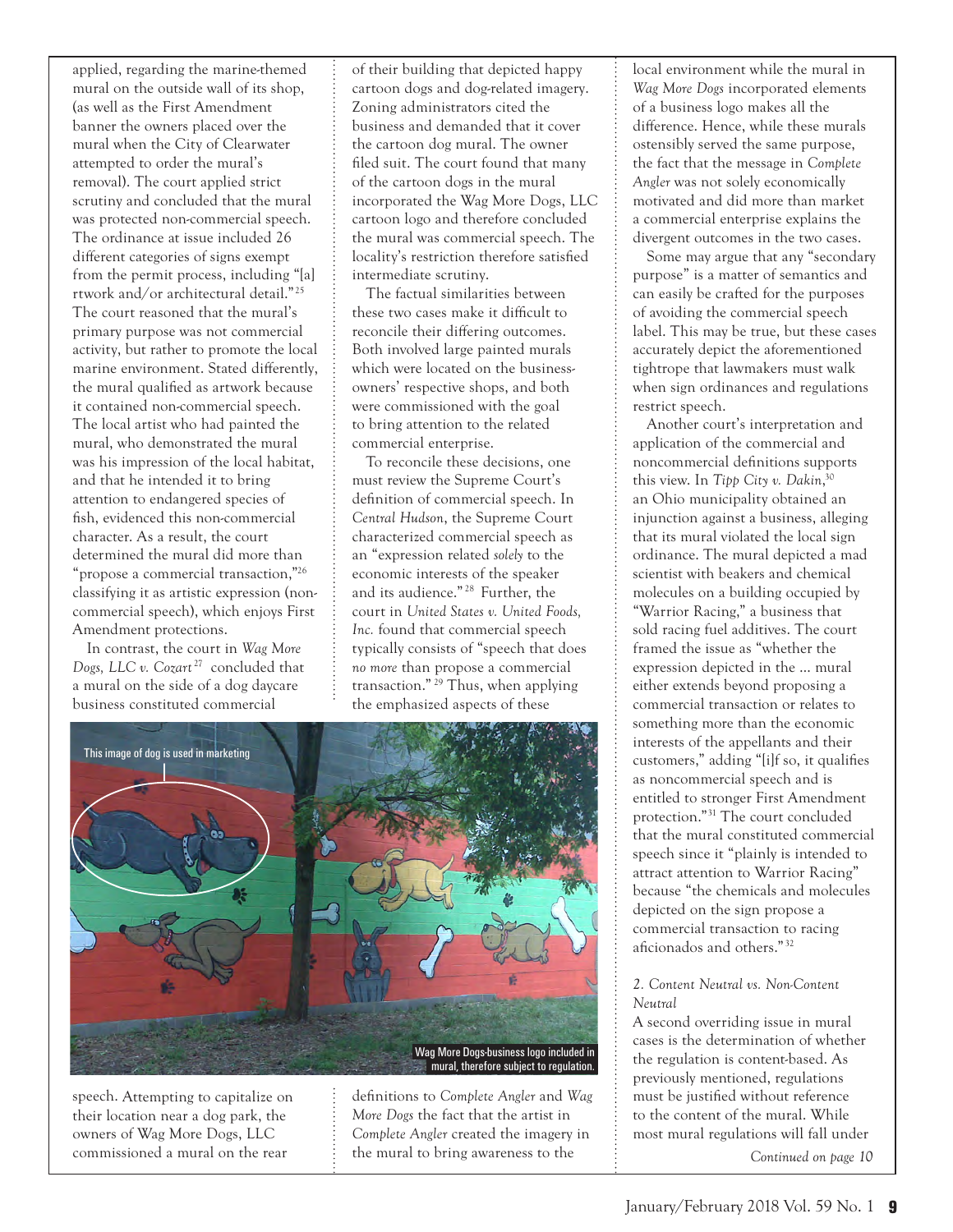## De-"coding" the Landscape Cont'd from page 9

intermediate scrutiny, if a regulation is content-based it is subject to strict scrutiny and a court is almost certain to find it unconstitutional.

In *Neighborhood Enterprises, Inc. v. City of St. Louis*, 33 an individual who "describe[d] himself as a critic of St. Louis's use of eminent domain for private development," painted a mural on a side of a building, stating "End Eminent Domain Abuse" in a red circle with a slash through it. As you can imagine, this caught the attention of code enforcement, who issued a citation on the basis that the mural was an illegal sign for which the owner had not obtained a permit. The owner then sought a permit, which the city's zoning administrator denied on the basis that the mural did not meet the requirements of the zoning code. Litigation commenced. The *Neighborhood Enterprises* decision is a good example of the steps necessary for a court to determine which scrutiny level to apply. Here, the court first looked at the definition of a "sign" under the St. Louis ordinance to determine whether the mural was subject to regulation, or whether it was a non-sign or exempt under the ordinance. To complete this analysis, the court explained that it "must look at the content of the object." 34 The stated purposes or justifications for the sign restrictions by the city were "principally on concerns for traffic safety and aesthetics." 35

The court concluded that the definition of "'sign' [was] impermissibly content-based because 'the message conveyed determines whether the speech is subject to the restriction."<sup>36</sup> Accordingly, strict scrutiny applied and the sign code failed in that it was not narrowly tailored. More specifically, the ordinance failed because its restrictions were not narrowly tailored to accomplish the city's interests in aesthetics or traffic safety. The court reasoned that the zoning code recited the city's interests "only at the highest order of abstraction, without ever explaining how they are served by the sign code regulations generally, much less by its content-based exemptions

from those regulations," and "offers no reason for applying its sign regulations to some types of signs but not to others." 37

The content neutrality issue had also been raised in *Complete Angler.* The plaintiff in *Complete Angler* offered evidence of five other similar murals in the area which had been condoned or allowed by the City of Clearwater without enforcement or requiring that those businesses obtain a permit. Thus, the application of the code was not content-neutral and the City of Clearwater could not satisfy strict scrutiny.<sup>38</sup>



*3. The Prior Restraint Doctrine* <sup>39</sup> In *Mahaney v. City of Englewood*, the plaintiff owned a smoking accessory shop and challenged a provision of the city's sign ordinance requiring a special review procedure for wall murals. To prevent graffiti, the plaintiff hired artists to paint murals on the north and south exterior walls. The south wall mural consisted of famous musicians including Bob Marley, Jimi Hendrix, Jim Morrison, Jerry Garcia, and Janis Joplin. The north wall mural depicted scenes from *Alice in Wonderland*. Following citizen "inquiries," which likely meant complaints about the murals, code enforcement cited the plaintiff for various violations of the sign ordinance,

namely failure to obtain a permit, failure to "obtain city manager approval," having more than one mural, and having murals that exceeded the size permissible under the code.

The *Mahaney* court did not determine whether the murals constituted art under the sign ordinance, which would exempt the murals from regulation. Rather, the court noted that under either the work of art or the wall mural provisions of the sign ordinance, the City of Englewood could not prevail. The court concluded that the special review procedure for murals constituted an impermissible prior restraint on free speech in violation of the

> Constitution, requiring strict scrutiny.

The court explained, "[a] municipal ordinance is a prior restraint when it subjects constitutionally protected speech to governmental regulation prior to the time that such speech is to occur."40 The availability of judicial review, by itself, was insufficient to render the special review process constitutional because it still lacked the requisite procedural safeguards including a specified period in which the city manager must decide whether to issue a permit. As such, the city's special review process on its face, and as applied to the plaintiff's

murals, constituted a "constitutionally impermissible prior restraint on protected speech" and the trial court erred in denying plaintiff's cross-motion for summary judgment.<sup>41</sup>

#### *4. Historic Property or Historic District Ordinances*

The inclusion of special zoning districts related to historic properties and murals can raise interesting questions. Notably, these regulations may pose or raise prior restraint problems with the permitting and procedures to decide whether some alteration or proposed development of a historic building is compatible with the neighborhood's historic character.

Most challenges to historic preservation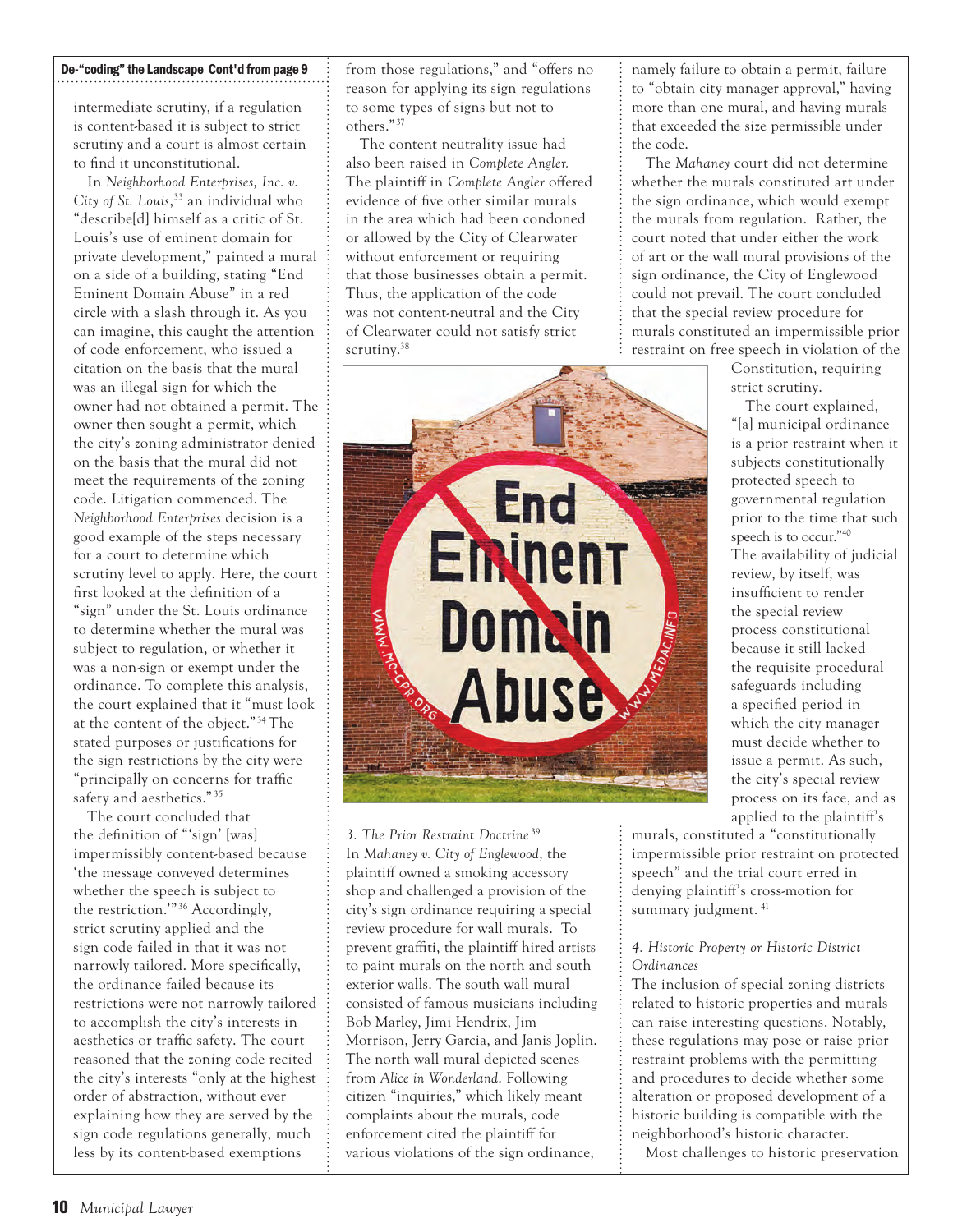ordinances are made under the takings provisions, Due Process Clause, or Equal Protection provisions in the Fourteenth Amendment. However, in *Burke v. City of Charleston*, 38 the plaintiff challenged the city's historic preservation ordinance under the First Amendment in relation to a mural. Plaintiff painted a pop artstyle mural in bright colors on the side of a restaurant in a historic district and the city ordered it removed. The mural included a section within the painting for the restaurant to advertise. Despite this fact, the court concluded that the mural constituted noncommercial speech for its First Amendment analysis.

The court held that the ordinance was content-neutral because the government's purpose was not to regulate the mural's content. Rather, the purpose of regulating the size, color, and format was the preservation of the historic district, and the restrictions went no further than necessary to achieve those goals.

#### *5. Recent Mural Case Law*

In a recent case, the City of San Diego was granted summary judgment in a case involving art murals. *Architectureart, LLC v. City of San Diego* 43 involved a requirement that signs visible from the right of way or signs on city-owned property obtain a permit. However, the San Diego sign ordinance exempted murals from the permitting process, or, specifically:

[p]ainted graphics that are murals, mosaics, or any type of graphic arts that are painted on a wall or fence and do not contain copy, advertising symbols, lettering, trademarks, or other references to the premises, products or services that are provided on the premises where the graphics are located or any other premises. 44

The city interpreted its mural exception as applying to "any painted art that is not advertising" and found that the stated purpose of the sign ordinance "is to optimize communication while protecting the aesthetic character of the City." 45 The plaintiff, a mural company, brought a challenge to the ordinance after being issued violations for its murals, which contained lettering. The plaintiff had received approval for previous murals. The plaintiff also

alleged that an annual Comic-Con event received special treatment with its murals and advertising.

The court determined that the speech at issue was commercial, without much elaboration. It analyzed the regulations under the *Central Hudson* test and concluded that the sign regulations were constitutional, reasoning that the City had established that its interests in optimizing communication and community aesthetics were substantial, which justified the restrictions, and those restrictions advanced the City's interests without going further than necessary.

# **III. Municipalities and Mural or Public Art Programs**

Some municipalities encourage and specifically implement programs to display murals or other forms of public art to address blight, encourage and foster community, develop appreciation of art, and promote aesthetic beauty. However, code enforcement and compliance with zoning regulations are typically not at issue in these circumstances since the municipalities implement mural design guidelines. Municipalities seek to use murals in various ways, such as to promote diversity, enhance or contribute to a neighborhood's identity, and signal that an area is the focus of revitalization efforts. For a review of mural programs in several cities, the City of Savannah, Georgia Metropolitan Planning Commission did a case study, *Mural Art versus Graffiti, Defining Mural Art in the City of Savannah*.

# **CONCLUSION**

Murals create value in public spaces while at the same time sending a message that the community values the space as a collective. In general, First Amendment protections across all media have expanded over time, and it is unlikely that this trend will change. Meanwhile, murals have become increasingly popular and various, and business owners responding to this trend and commissioning murals on their property can often make credible claims to artistic or non-commercial expression, even when such a commission likely has some commercial motivation. As a result, First Amendment constitutional challenges related to regulations or ordinances restricting murals will likely increase. Additional open questions related to murals

include First Amendment challenges based on local design requirements for murals in public art programs. In addition, potential challenges based on a municipality's restriction on size, height, or color of murals for aesthetic purposes may impermissibly restrict the messages conveyed by the murals. For example, it is not a stretch to see an artist of a mural argue that these types of restrictions regulate the communicative content of the mural.

It would be prudent for municipal entities to review outdated sign ordinances. In that process, keep in mind the competing interests of the First Amendment and governments seeking to regulate protected forms of speech. Free speech principles require a balancing of the constitutional interest in freedom of expression against the government's need to regulate in the public interest.

Some suggestions to keep in mind during the review, revision, or amending process include: focusing on the type of sign being regulated and not its content, articulating a compelling purpose statement while referencing a comprehensive plan or other legislative findings, cleaning up definitions to reduce content-based distinctions, and determining whether the exemptions in the ordinance pose potential for challenges. Any attempt to define artwork in sign ordinances is likely to pose challenges because distinguishing between a sign and art requires an interpretation of the message conveyed, and thereby becomes a content based regulation.

For murals, it appears that the better approach is to implement a mural program. Municipalities can set forth design guidelines to enhance revitalization or beautification efforts in accordance with their goals and objectives, reducing the likelihood of challenge.

# **Notes:**

1. Robert M. Anderson, American Law of Zoning 7.01 (Kenneth H. Young, 4th ed. 1996); see also, Meg Stevenson, Aesthetic Regulation: A History, 35 Real Est. L. J. 519. 521 (2007); Geri Marie Rossano, Content Neutrality and the Intermediate Scrutiny Test in *Wag More Dogs, LLC v. Cozart*: A Missed Opportunity to Clarify the Rules of the Fourth Circuit? 24 Geo. Mason U. Civ. Rts. L. J. 61, 75 (2013).

*Continued on page 23*